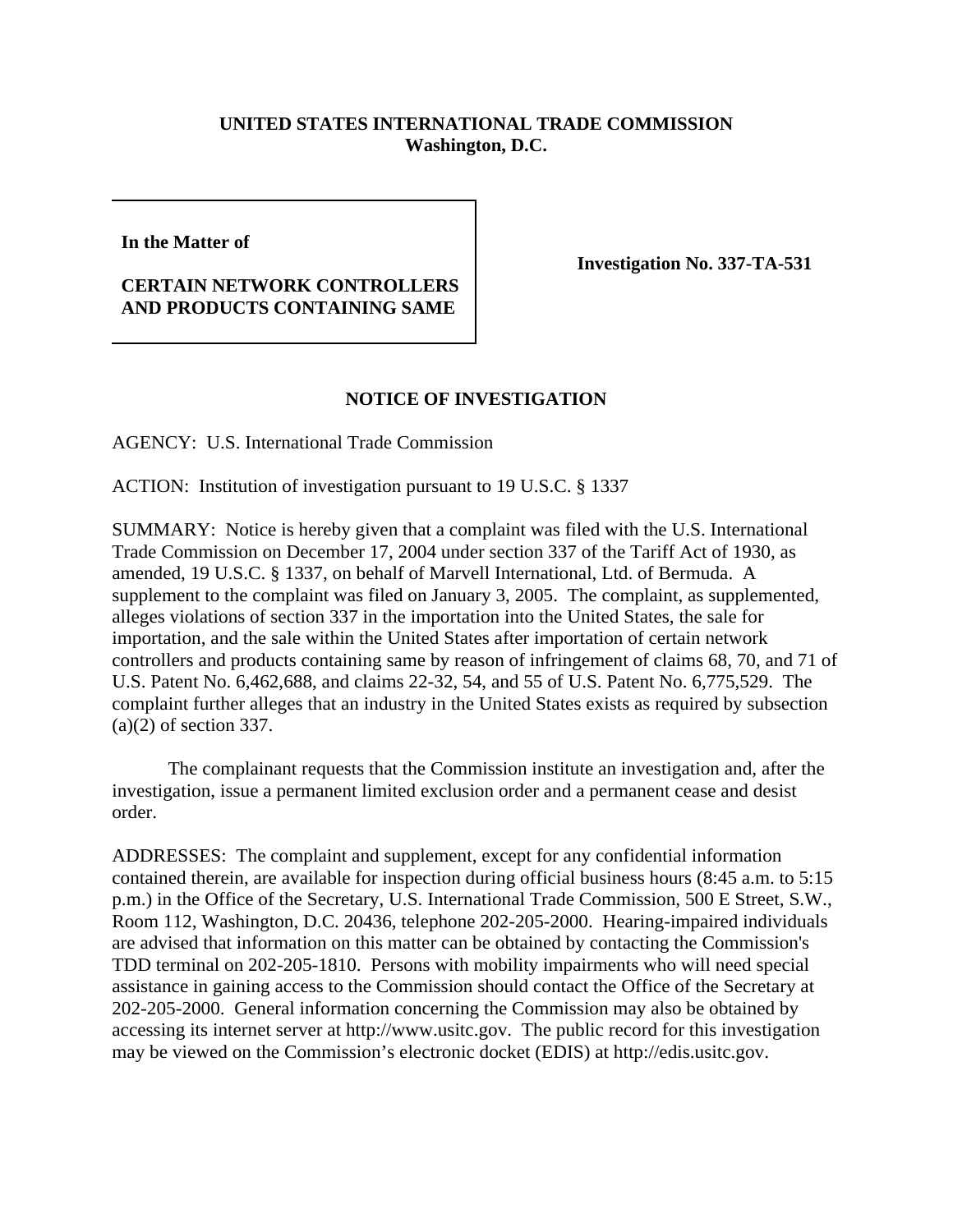FOR FURTHER INFORMATION CONTACT: Rett Snotherly, Esq., Office of Unfair Import Investigations, U.S. International Trade Commission, telephone 202-205-2599.

AUTHORITY: The authority for institution of this investigation is contained in section 337 of the Tariff Act of 1930, as amended, and in section 210.10 of the Commission's Rules of Practice and Procedure, 19 C.F.R. § 210.10 (2004).

SCOPE OF INVESTIGATION: Having considered the complaint, the U.S. International Trade Commission, on January 11, 2005, ORDERED THAT --

- (1) Pursuant to subsection (b) of section 337 of the Tariff Act of 1930, as amended, an investigation be instituted to determine whether there is a violation of subsection  $(a)(1)(B)$  of section 337 in the importation into the United States, the sale for importation, or the sale within the United States after importation of certain network controllers and products containing same by reason of infringement of claims 68, 70, or 71 of U.S. Patent No. 6,462,688, or claims 22- 32, 54, or 55 of U.S. Patent No. 6,775,529, and whether an industry in the United States exists as required by subsection (a)(2) of section 337.
- (2) For the purpose of the investigation so instituted, the following are hereby named as parties upon which this notice of investigation shall be served:
	- (a) The complainant is --

Marvell International, Ltd. Canon's Court 22 Victoria Street Hamilton HM 12, Bermuda

(b) The respondents are the following companies alleged to be in violation of section 337, and are the parties upon which the complaint is to be served:

Realtek Semiconductor Corporation No. 2, Industry East Road IX, 41 Science-Based Industrial Park, Hsinchu 300, Taiwan

Real Communications, Inc. 2870 Zanker Road, Suite 110, San Jose, CA 95134

(c) Rett Snotherly, Esq., Office of Unfair Import Investigations, U.S. International Trade Commission, 500 E Street, S.W., Room 401-O,